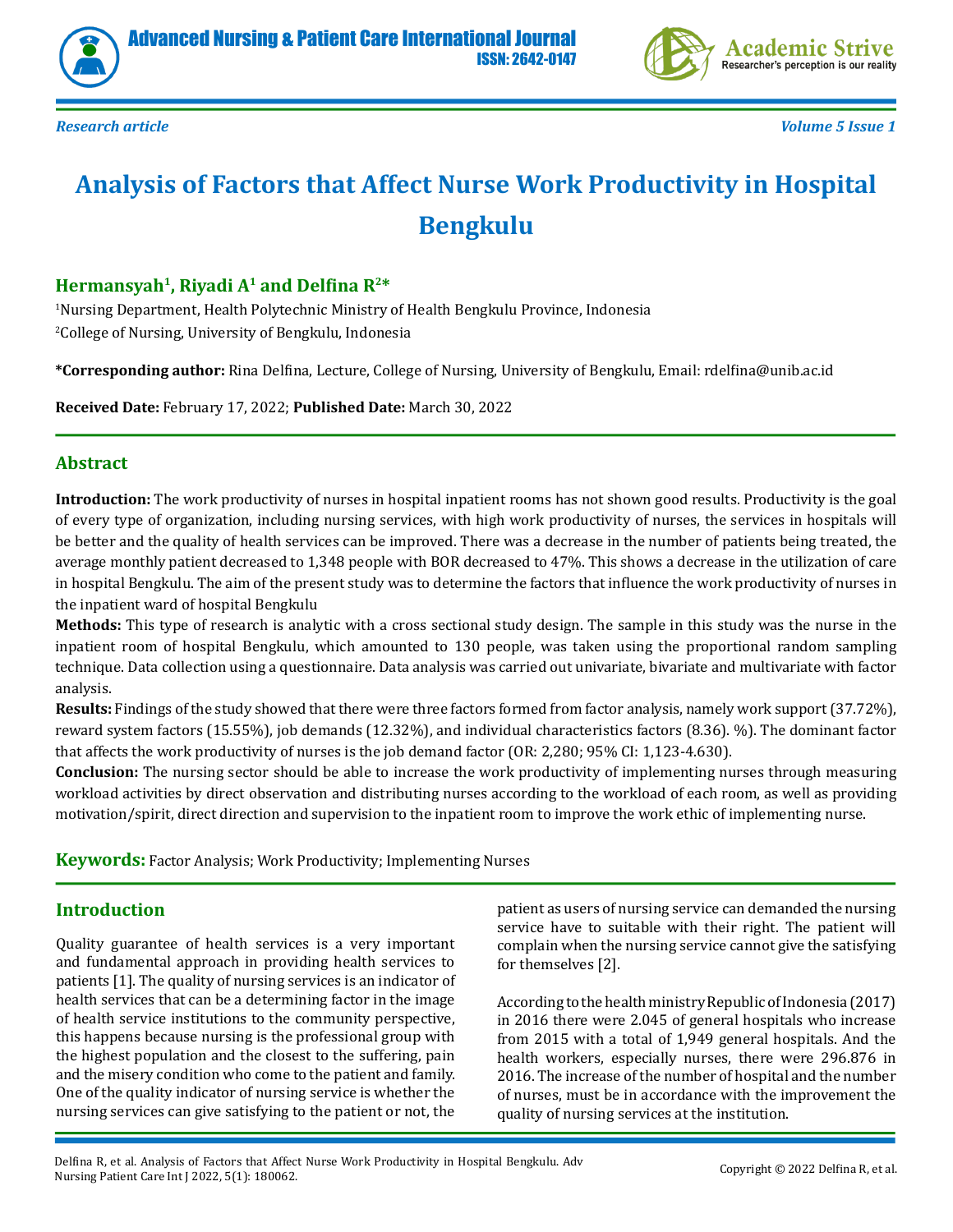According to Dewan Penasihat Indonesia Services Dialog (ISD) Mari Elka Pangestu make the noted the number of people who do the medical treatment in abroad increase from 350 thausand in 2006 to 600 thousand people in 2015 [3]. This condition shows that Indonesian hospitals need to improve the quality to increase the number of patient visits to the hospital so that it can decrease the number of Indonesians who go abroad to get the medical treatment.

The Nursing services can be comply the needs of patients and are given quality but are provided using unlimited resources so that these resources cannot be utilized by other patients in need [1]. The quality of nursing services is not something that can meet the needs of patients at maximum cost, but the quality of nursing services must be able to be linked to the efficient use of resources.

One of the indicator of success and quality of nursing services is to look at the work productivity of nurses in the inpatient room and providing nursing care to patients and their families [4]. Productivity is an indicator of efficiency and productivity. A comparison between output and input. Input is often limited by labor, while output is measured in physical unity, form and value [5].

The Productivity is the goal of every type of organization, including nursing services, with high work productivity of nurses, so services in hospitals will be better and quality of health services can be improved. Improved work productivity is shown to increase profits in nursing organizations including to improve the progress of nurses and increase client satisfaction as recipients of nursing services [4].

The work productivity of nurses in hospital inpatients room has not shown good results. Fajariadi research results [4] in Mental Hospital of North Sumatra Province showed 18.3%, and there was a significant relationship between fish and work discipline with the work productivity of implementing nurses.

Minarsi Research Results [5] showed as many as 41 people (54.7%) nurses in non-surgical internal disease had low work productivity and there was a relationship between the workload of nurses and work productivity of nurses in non-surgical internal desease hospital M. Jamil Padang Work productivity is influenced by many factors. According to Sedarmayanti [7] factors that influence work productivity such as work motivation, income level, work environment, achievement opportunities, management and nutritional status. According to Simanjuntak [8] there are several factors that influence the work productivity of employees, namely: training, mental and physical abilities of employees, the relationship between superiors and subordinates. Meanwhile, according to Tiffin and Cormick [9], the factors

that influence work productivity can be concluded into two groups, namely: factors that exist in individuals, Such as age, temperament, individual physical condition, fatigue, and motivation, and factors existing outside the individual, namely: physical conditions such as sound, lighting, rest periods, length of work, wages, form of organization, social environment and family.

In 2016, the number of patients in hospital Bengkuu are 16.297 people, the average monthly patient was 1.358 with 50% BOR. In 2017, the number of patients decreased to 16,183 people, the average monthly patient fell to 1,348 people with BOR dropped to 47%. This shows a decrease in the utilization of care in hospital Bengkulu. Performance and productivity of nurses work is one of the factors causing the decline in the use of the hospital in addition to other factors such as a tiered referral system BPJS Health to health facilities.

The performance of nurses in hospital Bengkulu has not shown good results. Hidayah Research [10] shows that almost half (40.5%) of the nurses in the C2 Melati Inpatient Room performed badly. Hermansyah's research results [11] showed that 25.9% of the nurses performed poorly in Dr. M. Yunus Bengkulu. Syafriyani's research results [12] outside the hospital Bengkulu showed that almost half (47.5%) nurses were not good in using the nursing process.

The results of Yusuarsono's research (2014), showed that nurses' services in the Internal Medicine Poly Room of M. Yunus General Hospital Bengkulu were of poor quality. Nurses do not maintain neatness, appearance cleanliness in providing nurses do not maintain neatness, cleanliness in appearance in providing nursing services to patients, do not help patients want to be treated, it is difficult to be contacted, so patients who receive nursing services are less qualified, and nurses who practice, so they have not experienced in serving, coupled with the large number of patients who need maximum service. The results of this study indicate the work productivity of nurses has not been maximized so that it has not been able to provide good service quality.

The results of researchers did through interviews with 7 patients in the inpatient hospital Dr. M. Yunus Bengkulu. 5 from 7 patients said they were not satisfied with the service and performance of nurses, nurses rarely visited patients, and nursing actions were often carried out by students.

The results of interviews with 6 nurses, found five nurses said morale decreased so that work productivity also decreased in providing services to patients. From the six nurses, there were four nurses who said there were no proportional rewards for the results of the implementation of nursing care, include in the provision of services and the proposed study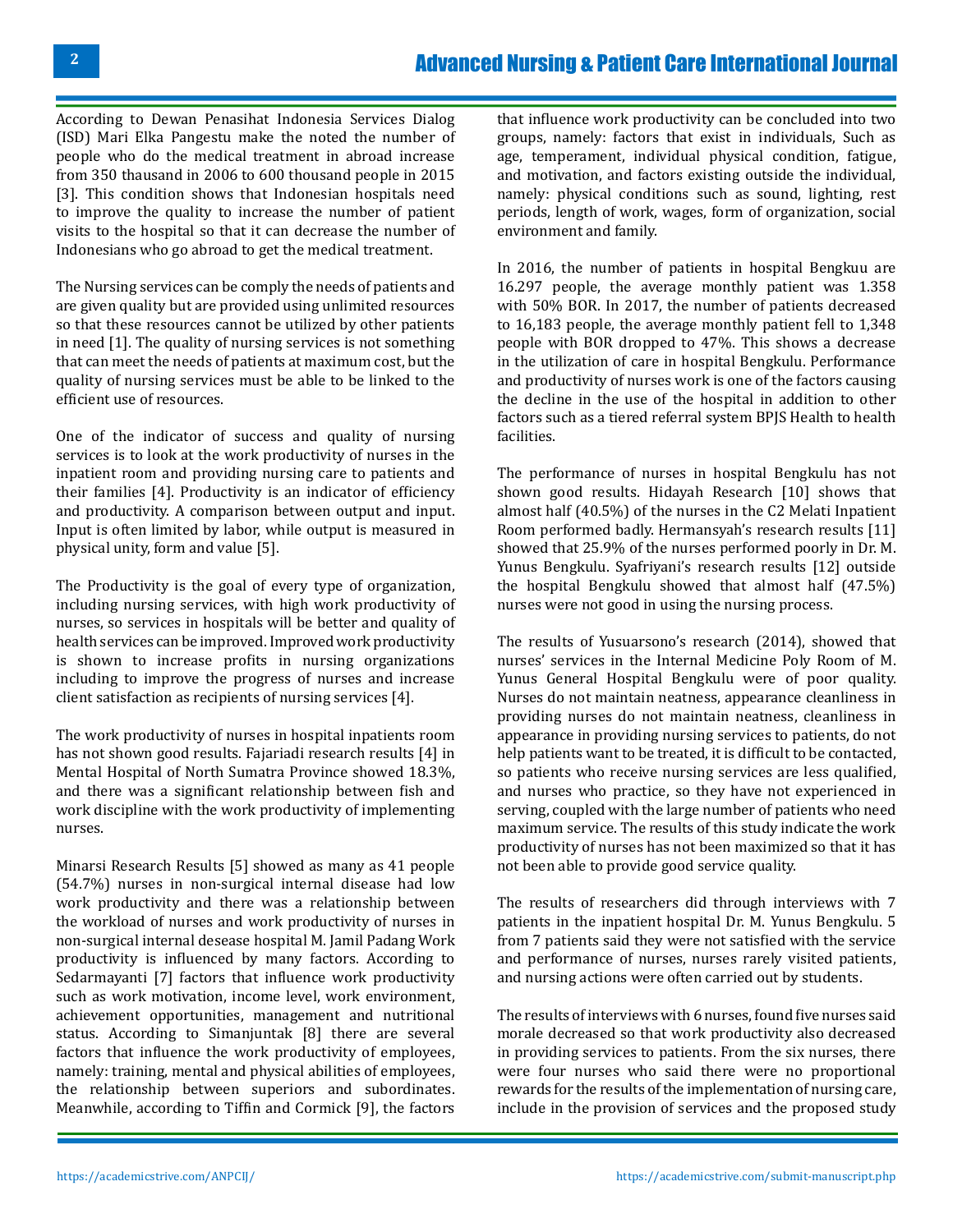assignments funded by the hospital, equated to all nurses according to length of work or seniority regardless of the nurse which performance is really good, so that will decrease the enthusiasm and work productivity. This study aims to analyze the factors that influence the work productivity of nurses in hospital Bengkulu.

# **Research Methodology**

This research uses a cross-sectional design. The research population was all nurses in hospital Bengkulu in 2018, amounting to 240 nurses. The research sample consisted of 130 nurses who were taken with the Proportional Random Sampling technique.

Data collection was carried our using a questionnaire to consisting of 26 statements to measure work productivity, 13

statements for motivation, 14 statements for management, 13 statements for the work environment, 8 statements for achievement opportunities, 19 statements for climate, 5 statements for income, 8 statements. For workload, 12 statements for work ethic, and 11 statements for discipline using a scale rating of 0-10.

Data analysis was performed by univariate, bivariate analysis using the Spearman Rank correlation test at a significance level of α 5%, and mutivariate analysis is carried out by factor analysis and multiple logistic regression analysis prediction modeling conducted on independent variables (age, education, training, length of work, motivation, management, work environment, opportunity for achievement, work climate, income, workload, work ethic, and work discipline) that affect the work productivity of nurses.

| <b>Variable</b> | N   | Mean   | <b>Median</b> | <b>SD</b> | $Min - Max$ | 95% CI        |
|-----------------|-----|--------|---------------|-----------|-------------|---------------|
| Age             | 130 | 35,68  | 36            | 4,956     | 24-52       | 35,68-34,82   |
| Education       | 130 | 4,3    |               | 0.945     | $3 - 5$     | 4,14-4,46     |
| Length of work  | 130 | 10.86  | 10            | 4.345     | $3 - 30$    | 10,11-11,62   |
| Training        | 130 | 27,43  |               | 1,17,251  | $0 - 960$   | 7,08-47,78    |
| Motivation      | 130 | 94.12  | 96,5          | 20,052    | 29-136      | 90,64-97,6    |
| Management      | 130 | 120,04 | 125           | 24,523    | 16-231      | 115,78-124,29 |

**Table 1:** Distribution of Respondents based on Age, Education, Length of Work Training, Motivation, and Management in hospital Bengkulu year 2018.

(Table 1) The average motivation score of respondents was 94.12 with a standard deviation of 20.052. From the interval estimation results it was concluded that 95% believed the average score of respondents' motivation was between 90.64-97.6. The average respondent management score is 120.04 with a standard deviation of 24.523. From the interval estimation results it was concluded that 95%

believed the average score of respondents' motivation was between 115.78-124.29.

External factors that affect work productivity will be presented as follows: work environment, achievement opportunities, work climate, income, workload, work ethic, and work discipline.

| <b>Variable</b>               | N   | <b>Mean</b> | <b>Median</b> | <b>SD</b> | $Min - Max$ | 95% CI        |
|-------------------------------|-----|-------------|---------------|-----------|-------------|---------------|
| <b>Work Environment</b>       | 130 | 109,58      | 113           | 18,3      | 32-130      | 106,4-112,75  |
| Opportunities for achievement | 130 | 43,75       | 49            | 19,483    | $0 - 80$    | 40,37-47,13   |
| work climate                  | 130 | 152,37      | 158,5         | 24,701    | 26-190      | 148,08-156,66 |
| Income                        | 130 | 32,39       | 33            | 11,701    | $0 - 50$    | 30,36-34,42   |
| Workload                      | 130 | 57,2        | 59            | 15,057    | Dec-80      | 54,59-59,81   |
| Work Ethos                    | 130 | 93,7        | 91            | 16,14     | 28-120      | 90,9-96,5     |
| Work Discipline               | 130 | 80,78       | 81,5          | 13,728    | 14-100      | 78,4-83,17    |

**Table 2:** Distribution of Respondents by Work Environment, Opportunities for Achievement, Work Climate, Income, Workload, Work Ethos, and Work Discipline in hospital Bengkulu year 2018.

Table 2 shows that the average score of respondents' work environment was 109.58 with a standard deviation of 18.3. From the interval estimation results it was concluded that 95% believed the average score of respondents' work

**Results**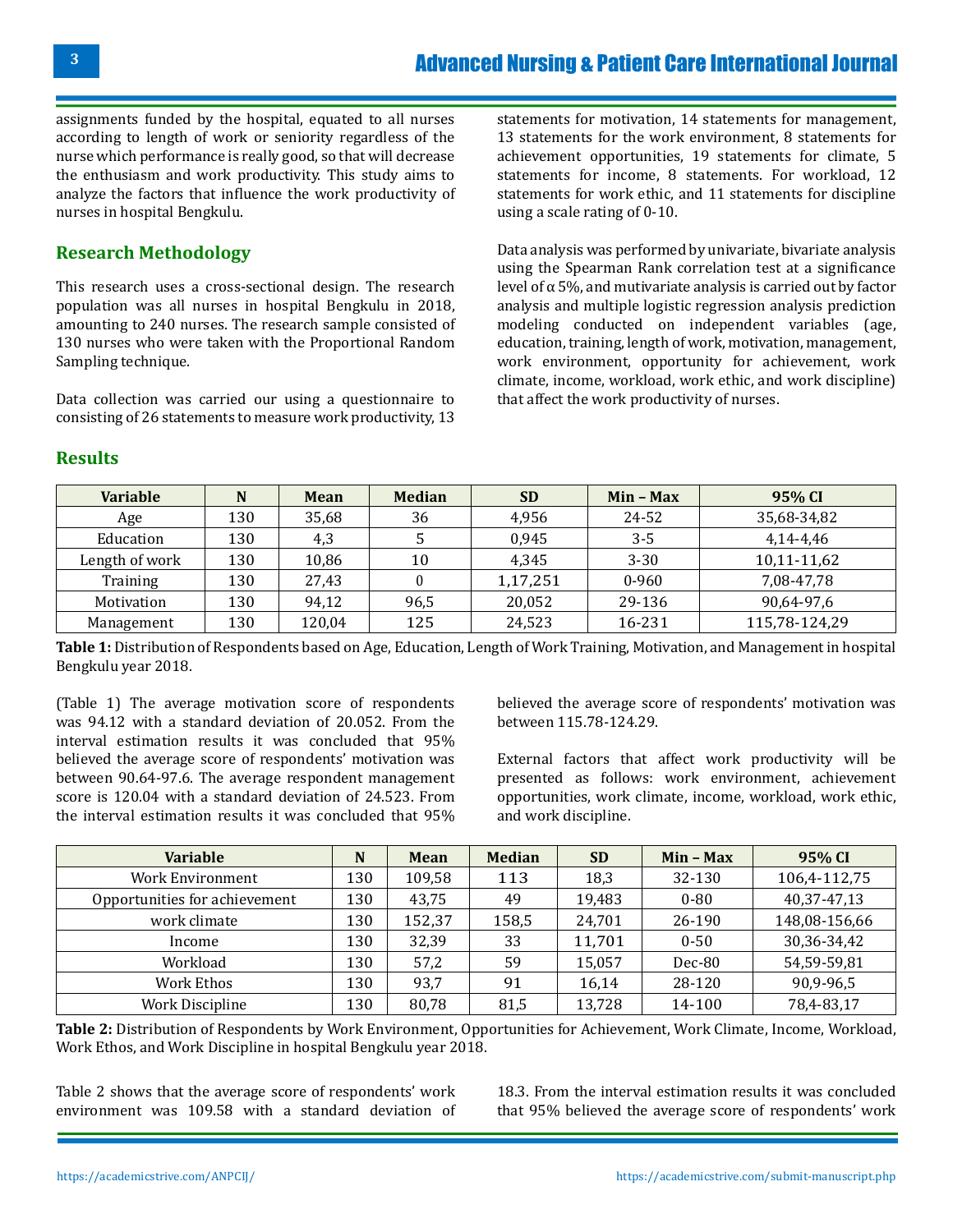environment was between 106.4-112. Nurse work productivity at hospital Bengkulu will be presented in table 3.

| <b>Variable</b>          | --  | Mean   | <b>Median</b> | $\mathbf{C}$<br>2r | $Min -$        | 95% CI |
|--------------------------|-----|--------|---------------|--------------------|----------------|--------|
| <b>Work Productivity</b> | 130 | 184,13 | 180           | 20,230             | -265<br>$\sim$ | 180,62 |

**Table 3:** Distribution of Respondents Based on Work Productivity.

Table 3 shows that the average work productivity score of the respondents was 184,13 with a standard deviation of 20,230. From the interval estimation results it was concluded that 95% believed the average score of respondents' work productivity was between 180.62-187.64.

| <b>Variable</b>               | r        | <i>p</i> value |
|-------------------------------|----------|----------------|
| Age                           | $-0,094$ | 0,290          |
| Education                     | 0,023    | 0,793          |
| Length Of Work                | $-0,115$ | 0,194          |
| Training                      | 0,049    | 0,577          |
| Motivation                    | 0,092    | 0,297          |
| Management                    | 0,345    | 0,000          |
| <b>Work Environment</b>       | 0,118    | 0,183          |
| Opportunities for achievement | 0,125    | 0,156          |
| <b>Work Climate</b>           | 0,232    | 0,008          |
| Income                        | 0,129    | 0,142          |
| Workload                      | 0,378    | 0,000          |
| Work Ethos                    | 0,512    | 0,000          |
| Work Disclipne                | 0,473    | 0,000          |

**Table 4:** The Relationship of Age, Education, Training, Length of Work, Motivation, Management, Work Environment, Opportunity for Achievement, Work Climate, Income, Workload, Work Ethic, and Work Discipline with the Nurse's Work Productivity.

The Analysis result of table 4 Show that the relationship between work environment and nurse work productivity showed a very weak relationship ( $r = 0.118$ ). Statistical test results also showed a significant relationship between work environment and nurse work productivity ( $p = 0.183$ ). The relationship between opportunities for achievement with nurse work productivity shows a very weak relationship (r = 0.125). Statistical test also showed a significant relationship between opportunity for achievement and nurse work productivity ( $p = 0.156$ ). he relationship between work climate and nurse work productivity shows a weak relationship (r = 0.232). Statistical test results also showed a significant relationship between work climate and nurse work productivity ( $p = 0.008$ ).

The relationship between income and work productivity of nurses showed a very weak relationship (r = 0.129). Statistical

test also showed a significant relationship between income and nurse work productivity ( $p = 0.142$ ). The relationship between workload and nurse work productivity shows a weak relationship ( $r = 0.378$ ). Statistical test results also showed a significant relationship between workload and nurse work productivity ( $p = 0,000$ ). Statistical test results also showed a significant relationship between work ethos and nurse work productivity ( $p = 0,000$ ).

### **Multivariate Analysis**

Multivariate analysis use the factor analysis of the independent variables (age, education, training, length, of work, motivation, management, work environment, opportunity for achievement, work climate, income, workload, work ethic, and work discipline) that affect nurse work productivity. Through this factor analysis expected to produce one or several sets of variables that are fewer than the number of previous variables after analysis. The results of the factor analysis are as follows:

#### **Correlation Test and Variable Feasibility**

The first stage of factor analysis is to assess variables that are considered appropriate to be included in the next analysis. This analysis is done by entering all variables. At this stage also tested the correlation of variables that exist using the Bartlett Test and the Kaiser Meyer Olkin Measure of Sampling Adequacy (MSA). Bartlett test and MSA test carried out to assess the feasibility of a variable to be analyzed using factor analysis. Bartlett test carried out to test the correlation between variables because the desired result in factor analysis is a high correlation between variables. The correlation will be high if the Bartlett test p value <0.05 so that the process can proceed.

MSA test is a test used to measure homogeneity between variables and filtering between variables so that only variables that meet the requirements can be further processed, namely variables with an MSA value of 0.5 - 1.0. MSA value = 1, meaning that the variable can be predicted without error by other variables. MSA value = 0.5 means that the variable can be predicted and can be further analyzed. MSA value <0.5, meaning that the variable cannot be predicted and cannot be further analyzed, or excluded from other variables [13].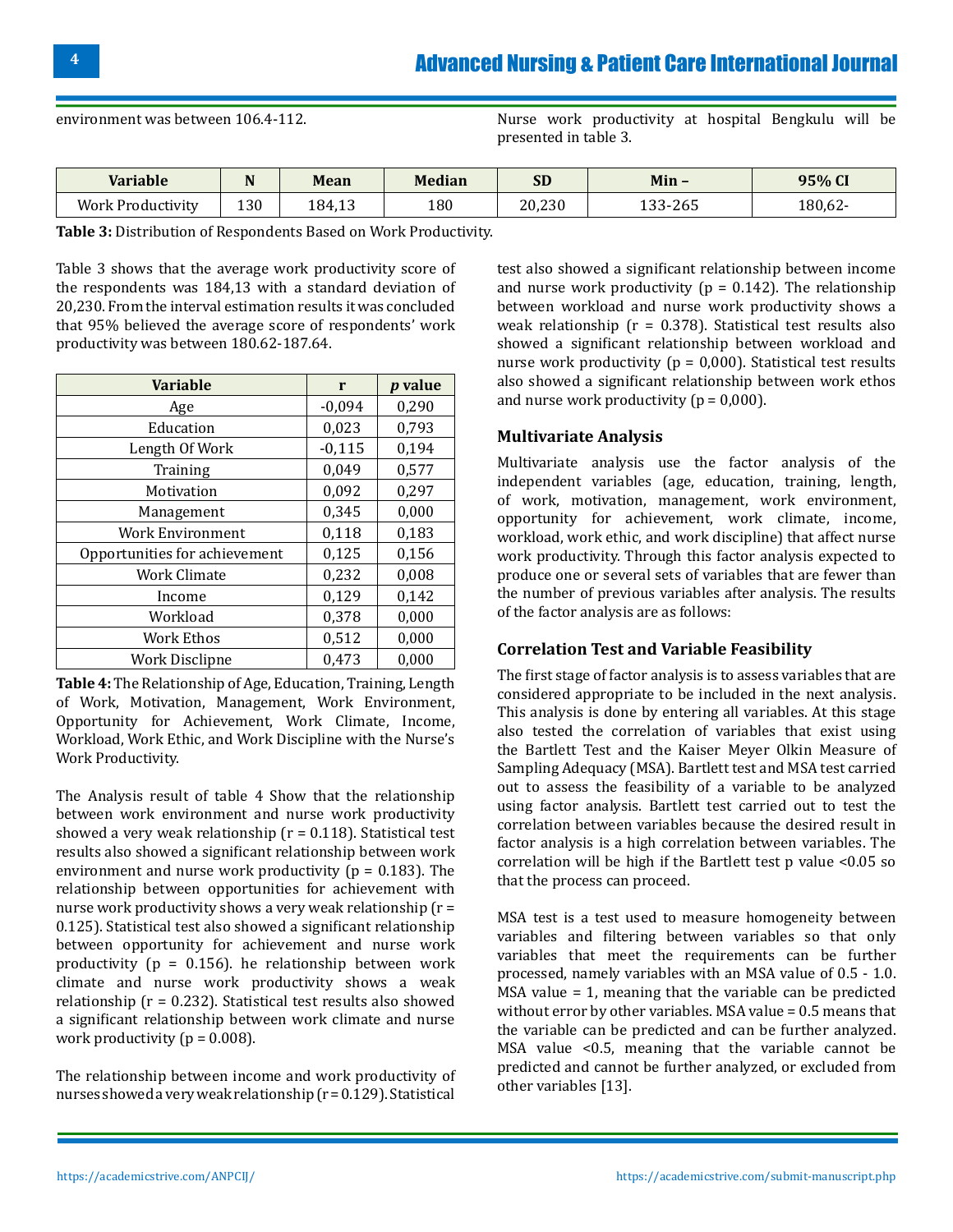|                                                               | <b>Bartleet's Test of Sphericity</b> |    |       |  |
|---------------------------------------------------------------|--------------------------------------|----|-------|--|
| <b>Kaiser Meyer Olkin Measure of Sampling Adequancy (MSA)</b> | X2                                   | df |       |  |
|                                                               | 7,66,549                             | 78 | 0.000 |  |

**Table 5:** KMO and Bartlett Test Results in the First Step Analysis of Factors that Influence the Productivity of Nurses at hospital Bengkulu year 2018.

The results of the analysis in table 5. Showed that the KMO value =  $0.775$  > 0.5 and the Bartlett test with a value of  $p =$ 0.000 <0.05 means the variables are correlated and can be processed further. The MSA value can be seen in the antiimage correlation matrix value. If there is a MSA value of initial variables less than 0.5, one must be excluded from the analysis, sorted from the variables that have the smallest MSA value and the test is repeated [13].

MSA value of the variables that affect the work productivity of nurses in hospital Bengkulu is age: 0.507, education: 0.649, training: 0.455, length of work: 0.501, motivation: 0.818, management: 0.866, work environment: 0.853, opportunity for achievement: 0.618, work climate: 0.868, income: 0.801, workload: 0.728, work ethic: 0.813, and work discipline 0.850. MSA value of the training variable =  $0.455$  < 0.5, then the research variables were excluded from the analysis.

|                                                               | <b>Bartleet's Test of Sphericity</b> |    |           |  |
|---------------------------------------------------------------|--------------------------------------|----|-----------|--|
| <b>Kaiser Meyer Olkin Measure of Sampling Adequancy (MSA)</b> | X2                                   | df |           |  |
| 0.779                                                         | 7.60.229                             | 66 | $0.000\,$ |  |

**Table 6:** KMO and Bartlett Test Results in the Final Step Analysis of Factors that Influence to the Productivity of Nurses at hospital Bengkulu year 2018

The results of the analysis show the value of KMO = 0.779> 0.5 and the Bartlett test with value of  $p = 0.000$  <0.05 means that the variables are correlated and can be processed further.

| <b>Variable</b>             | <b>MSA Value</b> |
|-----------------------------|------------------|
| Age                         | 0.513            |
| Education                   | 0,658            |
| Length of working           | 0,507            |
| Motivation                  | 0,818            |
| Management                  | 0,865            |
| Work environment            | 0,853            |
| Opportunity for achievement | 0,616            |
| Work climate                | 0,867            |
| Income                      | 0,801            |
| Workload                    | 0,727            |
| Work ethos                  | 0,818            |
| Work discipline             | 0,856            |

**Table 7:** The Values of Measure of Sampling Adequacy (MSA) Variables in the Final Step Analysis of Factors that Influence to the Productivity at hospital Bengkulu year 2018.

Based on table 7 the value of MSA variables that affect to the work productivity of nurses in the inpatient hospital Bengkulu> 0.5, then there are nothing the variables that are excluded from the analysis and can be further processed.

### **Factor and Rotation**

The next step of factor analysis is factoring / extraction of variables, so that one or more factors are formed. After one or more factors are formed, with a factor containing a number of variables, where there is a possibility that one of the variables is difficult to determine which factor will be included or if the factor formed by the factoring process is only one factor, then to overcome this rotation process carried out the factors formed to clarify the position of a variable. The method used is Principal Components Analysis (PCA) and the rotation process [13].

| <b>Variable</b>             | <b>Extraction</b> |
|-----------------------------|-------------------|
| Age                         | 0,832             |
| Education                   | 0,264             |
| Length of working           | 0,784             |
| Motivation                  | 0,846             |
| Management                  | 0,825             |
| Work environment            | 0,721             |
| Opportunity for achievement | 0,843             |
| Work climate                | 0,783             |
| Income                      | 0,813             |
| Workload                    | 0,826             |
| Work ethos                  | 0,715             |
| Work discipline             | 0,624             |

**Table 8:** Contribution of Extraction Results to Analysis of Factors that Influence the Productivity of Nurses at hospital Bengkulu year 2018.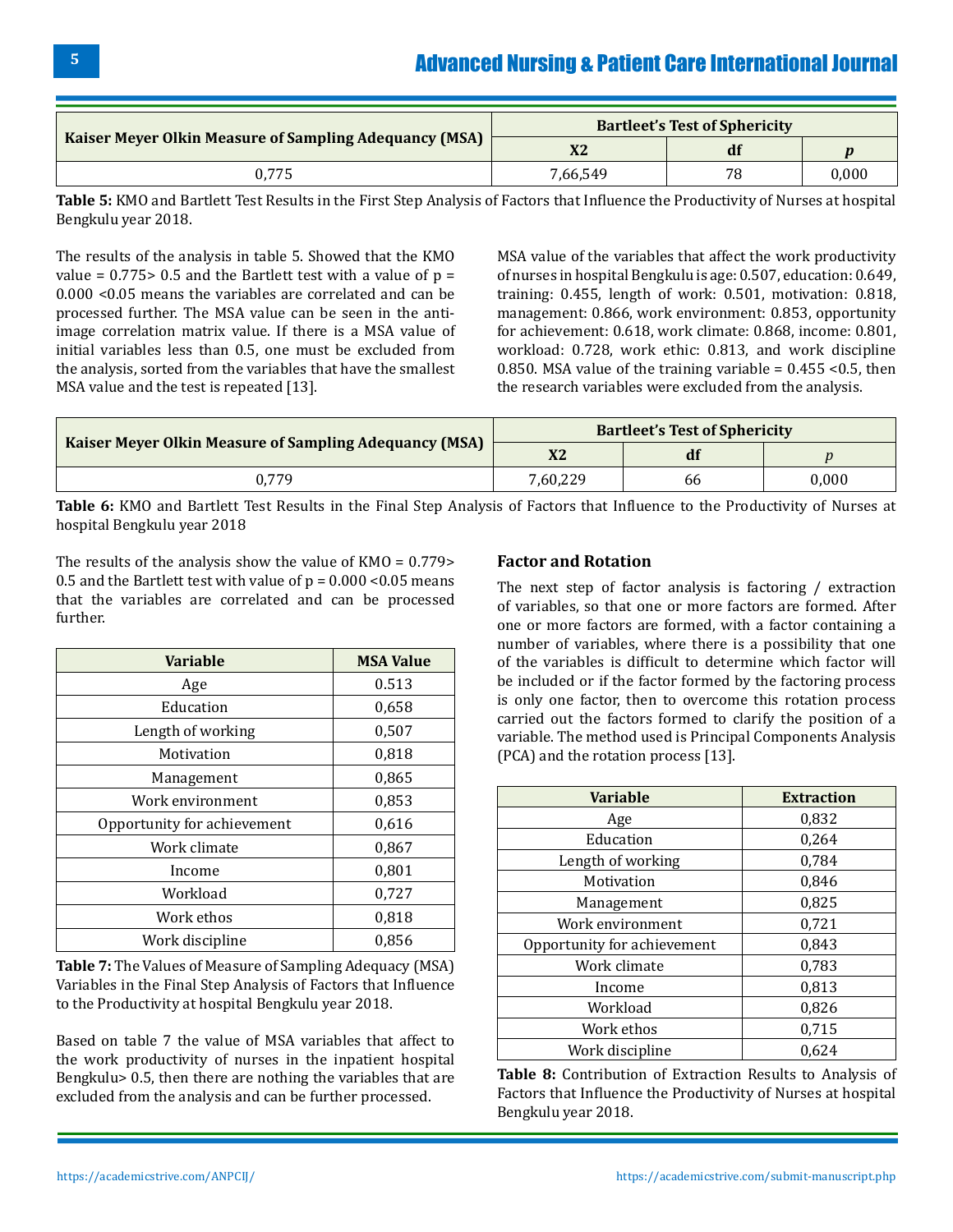(Table 8) the contribution of extraction results variable shows the value of the variable to the formed factor. The greater the contribution of a variable, the more closely related to the factors formed. The age variable has a number of 0.832, this means that about 83.2% of the variance of the age variable can be explained by the factors formed. Likewise, so on with

other variables. Furthermore, from Table 5.8 will show more specific extraction results using the Principal Components Analysis (PCA) method seen at the Eigenvalue greater than or equal to 1.0. The specific results of PCA extraction will show in Table 9. The results of PCA extraction are as follows:

|                             |              | <b>Initial Eigenvalues</b> |              |  |  |  |  |
|-----------------------------|--------------|----------------------------|--------------|--|--|--|--|
| <b>Factor</b>               | <b>Total</b> | % Variant                  | % Cumulative |  |  |  |  |
| Age                         | 4,527        | 37,728                     | 37,728       |  |  |  |  |
| Education                   | 1,867        | 15,555                     | 53,283       |  |  |  |  |
| Length of working           | 1,479        | 12,324                     | 65,607       |  |  |  |  |
| Motivation                  | 1,003        | 8,360                      | 73,967       |  |  |  |  |
| Management                  | 0,888        | 7,399                      | 81,366       |  |  |  |  |
| Work environment            | 0,630        | 5,247                      | 86,612       |  |  |  |  |
| Opportunity for achievement | 0,366        | 3,051                      | 89,663       |  |  |  |  |
| Work climate                | 0,332        | 2,765                      | 92,428       |  |  |  |  |
| Income                      | 0,265        | 2,211                      | 94,639       |  |  |  |  |
| Workload                    | 0,237        | 1,979                      | 96,618       |  |  |  |  |
| Work ethos                  | 0,220        | 1,834                      | 98,452       |  |  |  |  |
| Work discipline             | 0,186        | 1,548                      | 1,00,000     |  |  |  |  |

**Table 9:** PCA Extraction Results in Analysis of Factors that Influence the Productivity of Nurses.

In Table 9 PCA Extraction results is tables of the results of extraction of a number of variables that affect the productivity of nurses' work in hospital inpatient room. The total variables that have correlations are 12 variables. Each variable has a variance of 1 so that the total of all variances is 12. If the 12 variables are summarized into one factor, the variance that can be explained by one of these factors is  $4,527 / 12 \times 100\% = 37,728\%$ .

+ 1,003 + 0,888 + 0,630 + 0,366 + 0,332 + 0,265 + 0,237 +  $0,220 + 0,186 = 12$ . The number of eigenvalues is always sorted from the largest to the smallest with the criterion that the number of eigenvalues below 1 is not used in calculating the number of factors formed. From table 5.9 based on eigenvalues  $\geq 1$ , it can be seen that there are four factors that are formed with eigenvalues: 4,527, 1,867, 1,479, and 1,003 [13].

The number of eigenvalues for the twelve variables is equal to the total of all variances, namely:  $4,527 + 1,867 + 1,479$ 

Furthermore, after four factors are formed, the distribution of the variables in the four factors is as follows.

| <b>Variable</b>             | Component |                |          |                |  |  |
|-----------------------------|-----------|----------------|----------|----------------|--|--|
|                             | 1         | $\overline{2}$ | 3        | $\overline{4}$ |  |  |
| Age                         | 0,058     | 0,899          | 0,122    | $-0,069$       |  |  |
| Education                   | 0,123     | 0,428          | 0,238    | 0,095          |  |  |
| Length of working           | $-0,052$  | 0,849          | 0,230    | $-0,086$       |  |  |
| Motivation                  | 0,776     | 0,006          | $-0,364$ | $-0,333$       |  |  |
| Management                  | 0,816     | $-0,099$       | $-0,010$ | $-0,385$       |  |  |
| <b>Work Environment</b>     | 0.799     | $-0,007$       | 0,070    | $-0,279$       |  |  |
| Opportunity for Achievement | 0,473     | 0,233          | $-0,730$ | 0,180          |  |  |
| Work climate                | 0,861     | 0,109          | $-0,115$ | 0,131          |  |  |
| Income                      | 0,638     | 0,129          | $-0,291$ | 0,552          |  |  |
| Workload                    | 0,588     | $-0,141$       | 0,471    | 0,489          |  |  |
| Work ethos                  | 0,672     | $-0,183$       | 0,466    | 0,112          |  |  |
| <b>Work Discipline</b>      | 0,656     | $-0.090$       | 0,383    | $-0,198$       |  |  |

**Table 10:** Component Matrix Before Rotation in Analysis of Factors that Influence the Productivity of Nurses.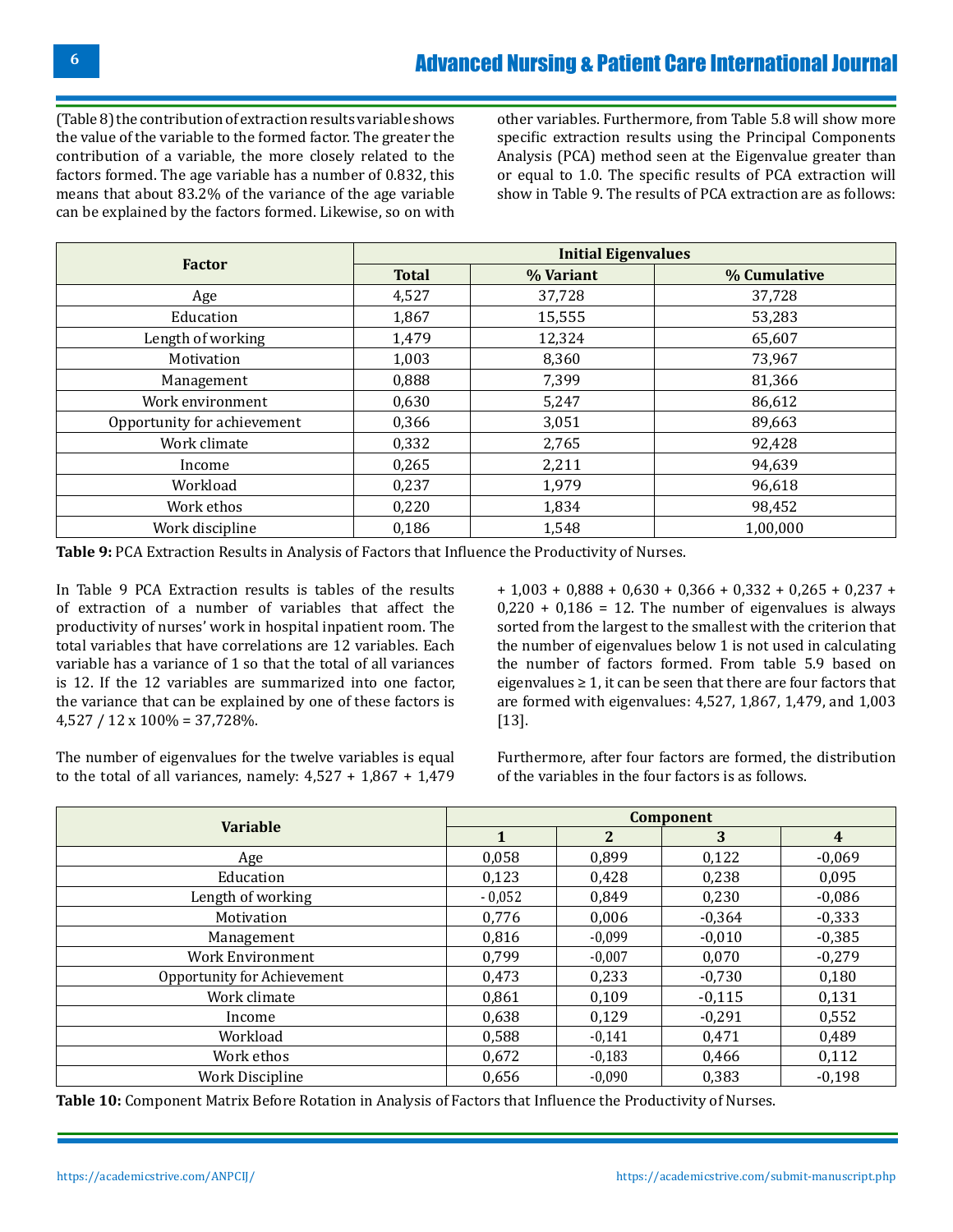Table 10 shows the magnitude the correlation of the variables on the four factors formed (regardless of the value - and +). The age variable entered into component factor 2 because it has the highest loading factor number in component number 2 which is 0.899. Therefore, there are still variables which not clear yet to include in one of the factors such as the workload variable which has a correlation number of 0.588 at factor 1,

0.471 at factor 3 and 0.489 at factor 4, so the rotation process is necessary.

The results of rotation of 12 variables can be seen in the component matrix in table 11 which shows a clearer and more obvious variable distribution.

|                             | Component    |              |          |                         |  |  |
|-----------------------------|--------------|--------------|----------|-------------------------|--|--|
| <b>Variable</b>             | $\mathbf{1}$ | $\mathbf{2}$ | 3        | $\overline{\mathbf{4}}$ |  |  |
| Age                         | 0,036        | 0,097        | $-0,110$ | 0,900                   |  |  |
| Education                   | 0,009        | 0,026        | 0,181    | 0,480                   |  |  |
| Length of working           | $-0,032$     | $-0,049$     | $-0,092$ | 0,878                   |  |  |
| Motivation                  | 0,801        | 0,443        | $-0,068$ | $-0,057$                |  |  |
| Management                  | 0,876        | 0,163        | 0,169    | $-0,050$                |  |  |
| Work environment            | 0,790        | 0,171        | 0,256    | 0,057                   |  |  |
| Opportunity for achievement | 0,222        | 0,869        | $-0,193$ | 0,024                   |  |  |
| Work climate                | 0,563        | 0,559        | 0,378    | 0,102                   |  |  |
| Income                      | 0,118        | 0,798        | 0,400    | 0,047                   |  |  |
| Workload                    | 0,146        | 0,147        | 0,885    | 0,011                   |  |  |
| Work ethos                  | 0,456        | $-0,009$     | 0,712    | $-0,015$                |  |  |
| Work discipline             | 0,637        | $-0,092$     | 0,454    | 0,059                   |  |  |

**Table 11:** The Component Matrix After Rotation in Analysis of Factors that Influence the Productivity of Nurses in hospital Bengkulu.

The results of rotation in table 11 indicate that they already have a group of factors, namely:

1. Factor 1 consists of 5 development variables, namely motivation (0.801), management (0.876), work environment (0.790), work climate (0.563), and work discipline (0.637). Factor 1 is named the **Work Support Factor**

Equation for factor 1: 0,801 Motivation + 0,876 Management + 0.790 work environment + 0.563 work climate + 0.637 work discipline

2. Factor 2 consists of 2 forming variables, namely opportunity for achievement (0.869) and income (0.798). Factor 2 is named the Reward System Factor.

Equation for factor 2: 0.869 chance of achievement + 0.798 income

3. Factor 3 consists of 2 development variables, namely workload (0.885) and work ethic (0.712). Factor 3 is named the Occupational Factor.

Equation for factor 3: 0.885 workload + 0.712 and work ethos.

4. Factor 4 consists of 3 development variables, namely age (0.900), education (0.480), and length of work (0.878). Factor 4 is named the Individual Characteristic Factor.

Equation for factor 4:  $0,900$  age +  $0,480$  education +  $0,878$ 

Length of working.



Figure 1 shows a picture of the twelve variables of all four factors. This picture is a media to clarify the location of a variable in a factor.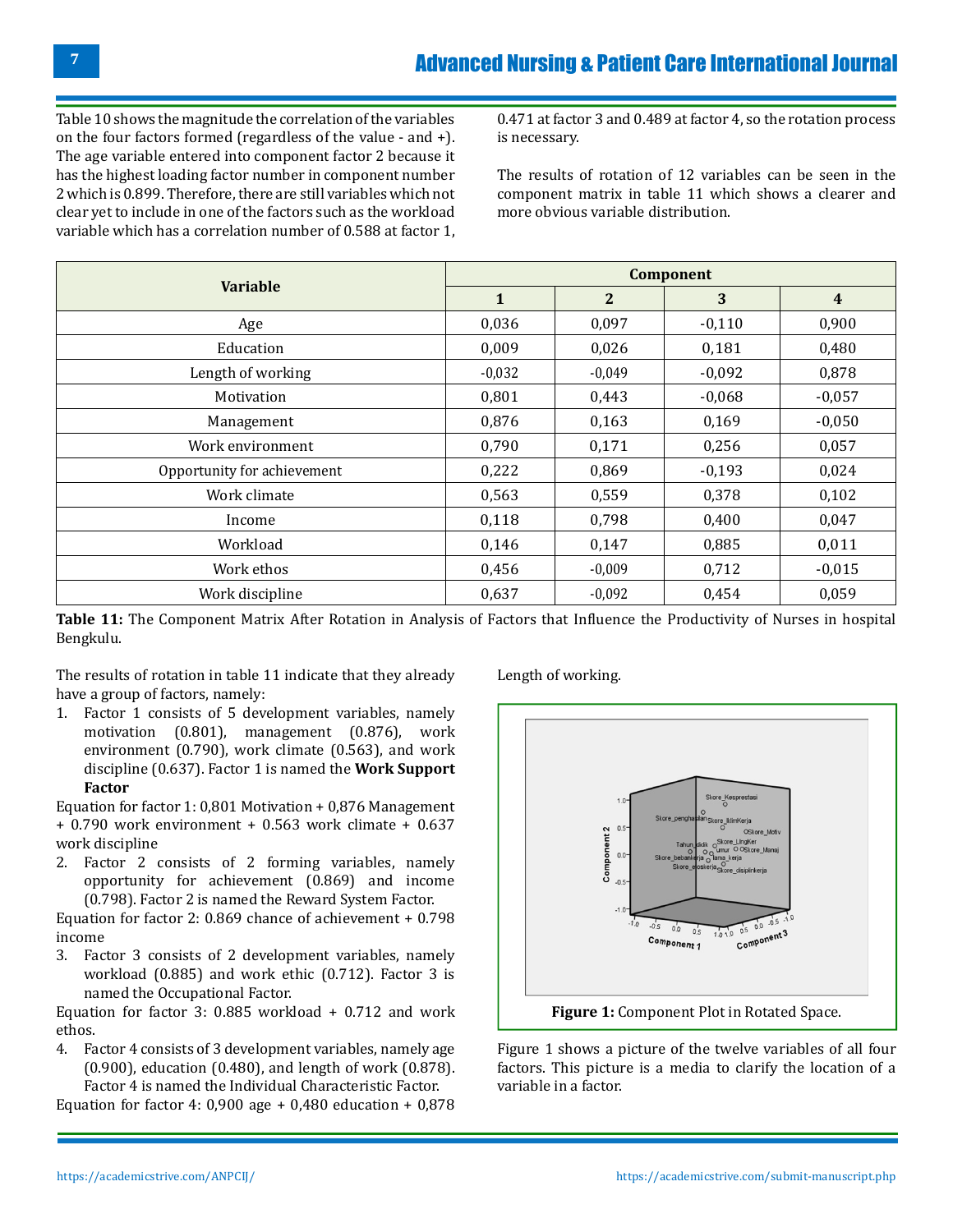|                             | Component |                |          |                |  |  |
|-----------------------------|-----------|----------------|----------|----------------|--|--|
| <b>Variable</b>             | 1         | $\overline{2}$ | 3        | $\overline{4}$ |  |  |
| Age                         | 0,010     | 0,844          | 0,354    | $-0,051$       |  |  |
| Education                   | 0,135     | 0,302          | 0,408    | 0,759          |  |  |
| Length of working           | $-0,163$  | 0,689          | 0,514    | $-0,298$       |  |  |
| Motivation                  | 0,840     | 0,105          | $-0,230$ | 0,270          |  |  |
| Management                  | 0,903     | $-0,110$       | 0,054    | 0,147          |  |  |
| Work environment            | 0,816     | $-0,019$       | 0,090    | $-0,062$       |  |  |
| Opportunity for achievement | 0,369     | 0,570          | $-0,634$ | 0,136          |  |  |
| Work climate                | 0,881     | 0,164          | $-0,111$ | $-0,063$       |  |  |
| Income                      | 0,610     | 0,460          | $-0,322$ | $-0,304$       |  |  |
| Workload                    | 0,735     | $-0.204$       | 0,228    | $-0,374$       |  |  |
| Work ethos                  | 0,729     | $-0,288$       | 0,386    | $-0,091$       |  |  |
| Work discipline             | 0,746     | $-0,249$       | 0,236    | 0,097          |  |  |

#### **Factor Validation**

**Table 12:** The Component Matrix sample no. 1-65 Analysis of Factors that Influence the Productivity of Nurses in hospital Bengkulu year 2018

| <b>Variable</b>             | <b>Component</b> |                |          |                |  |
|-----------------------------|------------------|----------------|----------|----------------|--|
|                             | $\mathbf{1}$     | $\overline{2}$ | 3        | $\overline{4}$ |  |
| Age                         | 0,093            | 0,817          | $-0,405$ | 0,105          |  |
| Education                   | 0,032            | 0,519          | 0,309    | 0,434          |  |
| Length of working           | 0,084            | 0,812          | $-0,374$ | 0,02           |  |
| Motivation                  | 0,726            | $-0,26$        | $-0,419$ | 0,12           |  |
| Management                  | 0,649            | $-0,18$        | $-0,348$ | $-0,147$       |  |
| Work environment            | 0,74             | $-0,017$       | $-0,18$  | $-0,165$       |  |
| Opportunity for Achievement | 0,662            | $-0,247$       | $-0,088$ | 0,504          |  |
| Work climate                | 0,794            | 0,101          | 0,053    | 0,249          |  |
| Income                      | 0,674            | $-0,081$       | 0,443    | 0,182          |  |
| Workload                    | 0,244            | 0,322          | 0,756    | 0,014          |  |
| Work ethos                  | 0,571            | 0,139          | 0,425    | $-0,373$       |  |
| Work discipline             | 0,532            | 0,257          | 0,024    | $-0,638$       |  |

**Table 13:** Component Matrix sample no. 66-130 Analysis of Factors that Influence the Productivity of Nurses in the Inpatient Room hospital Bengkulu year 2018.

| <b>Variable</b>                     |          | P wald | <b>OR</b> | 95% CI      |
|-------------------------------------|----------|--------|-----------|-------------|
| <b>Occupational demands Factors</b> | 0.824    | 0,023  | 2,280     | 1,123-4,630 |
| Constant                            | $-0.670$ |        |           |             |

*-2 Log likelihood: 172,925G: 5,319 pvalue= 0,021*

**Table 14:** The Final Results of the Multiple Logistic Regression Test Modeling Prediction between Independent Variables (Work Support Factors, Reward System Factors, Occupational demands Factors and Individual Characteristics Factors) with Nurse Work Productivity in hospital Bengkulu year 2018.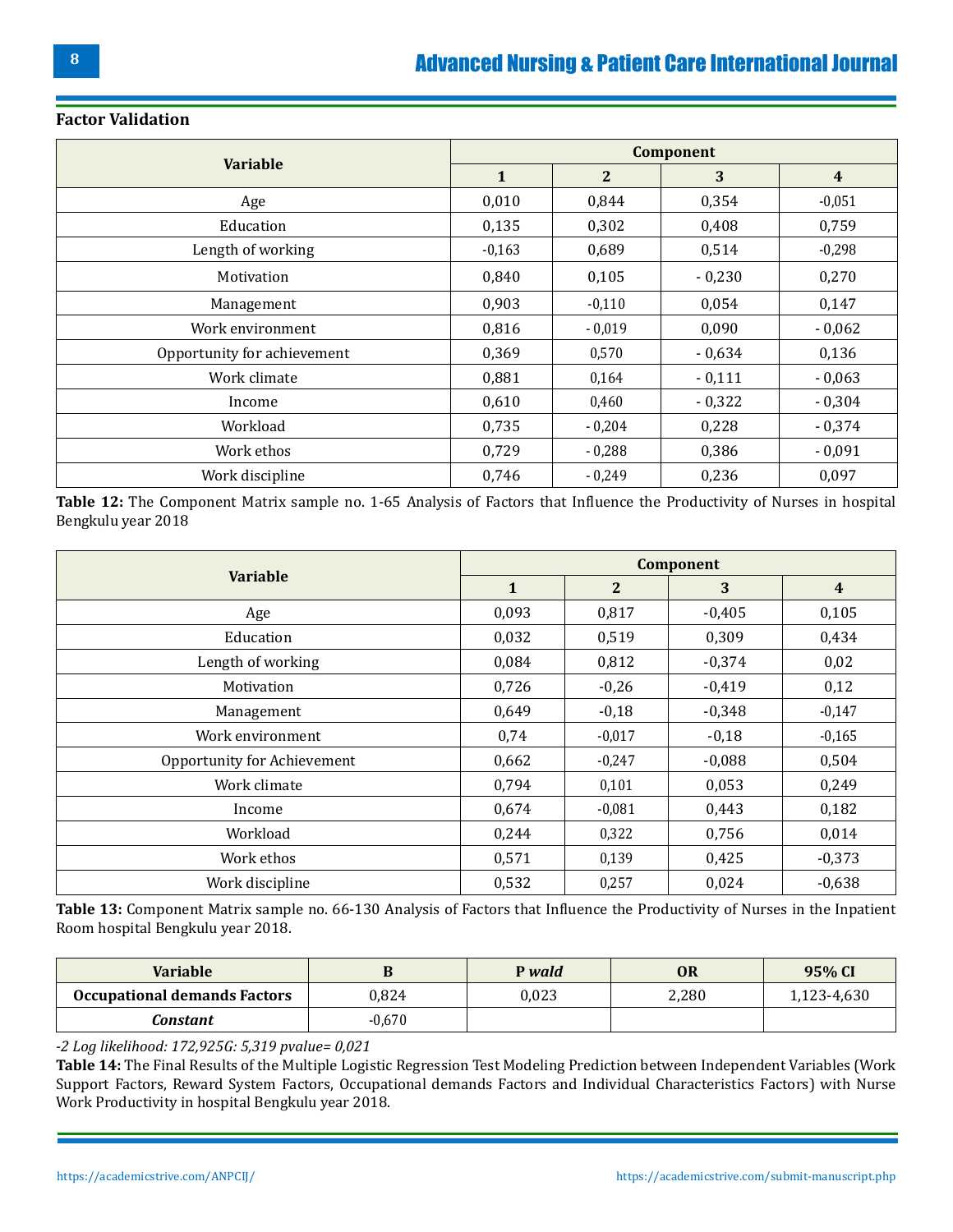Based on table 14 showed that the factors that influence the work productivity of implementing nurses in hospital Bengkulu is a factor in occupation demands. The OR value of the occupational demands factor is 2,280 (95% CI: 1,123- 4,630), which means the odds of respondents with low perceptions about the factors of occupational demands for doing low work productivity are 2,280 times the odds of nurses who have high perceptions about occupational demands factors, or nurses who having a low perception of occupational demands is 2,280 times as likely to have low work productivity compared to nurses who have a high perception of occupational demands.

### **Discussion**

### **The Productivity of the Nurses in the Inpatient Room**

Productivity is a measure of efficiency and productivity, that is, between output and input. Renewed with labor, while issued in physical ties, form and value [5].

The average productivity score is above the middle value of the total productivity score of 130, it is mean that the productivity of nurses' work in hospital considered good. Productivity is the goal of every type of organization, including nursing services, with high work productivity of nurses, then the service in hospitals will be better and the quality of health services can be improved. Improvement work productivity is shown to increase profits in nursing organizations, including being able to improve the progress of nurses and increase client satisfaction as recipients of nursing services [4].

Hasibuan [14], generally states that productivity is defined as a comparison between outputs and inputs. Gibson [15], states that productivity reflects the ability to produce the number and quality of outputs needed with the benefits, the success of good service, increased activity and the presence of feedback.

# **Factors that Influence the Nurse's Work Productivity**

### **Age**

The results of this research is not suitable with the opinion of Ilyas [16] that age is one of the personnel factors that influence work productivity. Thus according to Robbins [17] that there is a belief that productivity will decline with one's aging. This is often associated with an individual's skills, especially speed, dexterity, strength and coordination will decrease with the passage of time.

The results of this research suitable with the research of Priyanto (2014) [18], that age has a significant influence on employee work productivity ( $p = 0.049$ ). According to

Simanjuntak [8] that work performance increases with age, then decreases towards old age and the highest productivity is at the age of 35-39 years. In addition, the bored factor in work who monotonous and the lack of intellectual stimulation will be able to contribute to reduced productivity. According to Siagian [9], another factor that can influences work productivity is maturity (age), technical and psychological maturity can create they are able to make wise decisions.

#### **Education**

According to Sikula in Mangkunegaran (2004) that the level of education is a long-term process that uses a systematic and organized process, where managerial staff learns conceptual and theoretical knowledge for one's educational goals. Employees can increase company competitiveness and improve company performance.

The results of this research show that the average length of education of respondents was 4.3 years with a standard deviation of 0.945 years. The relationship between education and work productivity of nurses showed a very weak relationship ( $r = 0.023$ ). The Statistical test results also show that there is nothing significant relationship between education and nurse work productivity ( $p = 0.793$ ). The results of this research it is not suitable with the opinion of Siagian [9] who states that the higher a person's education, the greater their desire to utilize their knowledge and skill they have. The results of this research suitable with the research of Fajariadi [4], which show that the majority of nurses with a Bachelor's Degree in Nursing with 4-5 years of education (63.3%).

According to Sikula in Mangkunegaran (2004) that the level of education is a long-term process that uses.

#### **Length of Working**

The results of this research suitable with the opinion of Robbins [17], who states that seniority is not a good predictor of productivity. Several research about relationship between seniority and productivity show that there is no strong evidence that people who have long been in a job will be more productive than those with lower seniority. The results of this research it is not suitable with the opinion of Siagian [9], where the length of working will affect the someone experience, the longer of will create more experience so that work productivity can increase.

#### **Training**

Training is part of the education process to gain the knowledge and skills [18]. According to Eric [20] training is a short-term educational process that uses systematic and organized procedures so that non-managerial personnel can learn knowledge and technical skills for specific goals. This is suitable with what was stated by Rivai, [21] that "job training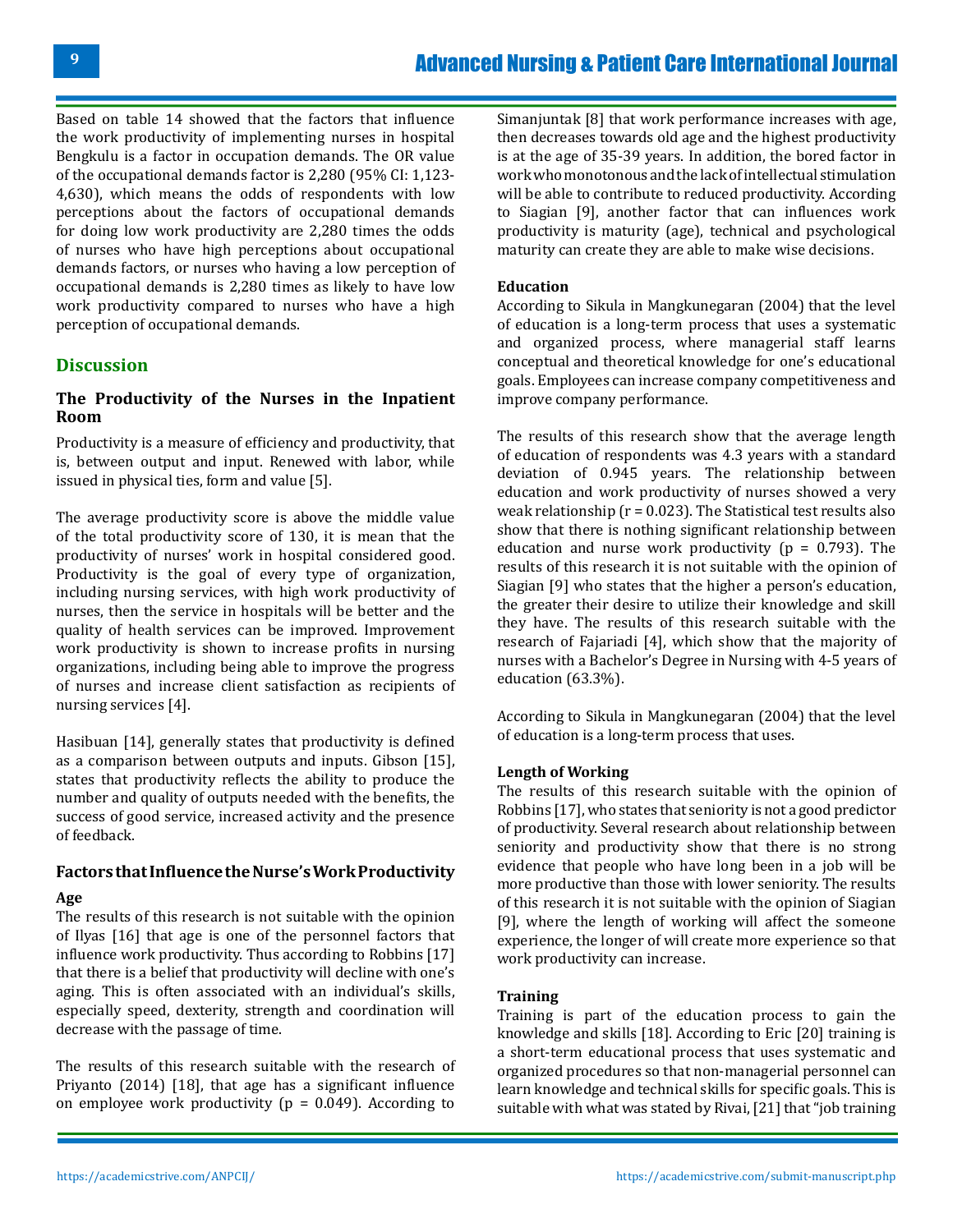for employees goal at the evaluation and development process to achieve employee self-assessment".

The results of this research suitable with the research of Priyanto [17], that training not give significant influence to employee productivity ( $p = 0.119$ ). But this is not suitable with research of Putri, et al. [22] showed that training is related to the work productivity of nurses in hospitals ( $p =$ 0.006).

#### **Motivation**

The factors that cause someone to work is motivation. Motivation is a concept used to describe the extrinsic conditions that stimulate behavior and the intrinsic response shown in behaviour [23].

The result of this research show that the average score of motivation of respondents was 94.12 with a standard deviation of 20.052. The relationship between motivation and nurse work productivity shows a very weak relationship (r = 0.092). Statistical test results also show that there is nothing significant relationship between motivation and nurse work productivity ( $p = 0.297$ ). The results of this research suitable with Hallatu's [24] research, that there is influence between intrinsic motivation and extrinsic motivation to nurse work productivity ( $p = 0.000$ ). Then, the research of Putri, et al. [22] shows that motivation is related to the work productivity of nurses in the hospital ( $p = 0.039$ ), research also shows that motivation is related to the work productivity of nurses in hospitals ( $p = 0.025$ ). According to Gibson [15] motivation is a psychological process that reflects the interaction between attitudes, needs, perceptions and decisions that occur in a someone (intrinsic) in the form of personality, attitudes, experience, education, expectations and others and is caused by factors external self (extrinsic) in the form of the influence of leaders and other factors that are very complex.

#### **Management**

Productivity is related to environmental factors, personal factors, organizational factors, and management factors. Thus, the performance of a person processes very dynamically in an individual and is influenced by internal and external factors where the individual High performance of employees can be achieved by harmonizing the criteria and requirements for all staff, developing learning organizations [16], designing jobs to fully utilize the skills and abilities to provide information on performance and prospects for the organization, using internal promotion if possible, using job security policies and using merit elements in wages staff [25].

The results of this research show that the average score of respondents' management was 120.04 with a standard deviation of 24.523. The relationship between management

and nurse work productivity shows a weak relationship (r = 0.345). Statistical test results also showed a significant relationship between management and nurse work productivity ( $p = 0.000$ ). The results of this research is supported by research of Pangemanan, et al. [26] that there is a significant relationship between time management and the work productivity of implementing nurses ( $p = 0.004$ ). Then, Susanti's research [27] shows that management is related to the work productivity of nurses in hospitals  $(p =$ 0.001). But this is not suitable with research of Putri, et al. [22] where states that management is not have related to the work productivity of nurses in the hospital ( $p = 1,000$ ).

#### **Work Environment**

According to Gibson (1998), work environment is a set of traits that are felt directly or indirectly by worker, and have a major influence on their behaviour in the job. The results of this research show that the average score of the respondent's work environment was 109.58 with a standard deviation of 18.3. the relationship between work environment with nurse work productivity shows a very weak relationship (r= 0.118). Statistical test results also show that nothing significant relationship between work environment and nurse work productivity ( $p = 0.183$ ).

The results of this research suitable with research of Susanti [27] where states that the work environment is not related to the work productivity of nurses in hospitals ( $p = 0.091$ ). But, the results of this research is not suitable o with the research of Maimun and Aryani [28] where states that there is a significant relationship between work environment and nurse work productivity ( $p = 0.005$ ).

According to Wirawan (2007) the work environment is a perception of members organization (individually or in groups) and those who are appropriately related to the organization (eg suppliers, consumers, consultants, and contractors) about what is or happens in the organization's internal environment routinely which influences the attitude and behavior of the organization and the organizational manager who then determine the organization's performance.

#### **Opportunity for achievement**

According to Herzberg, if employees have a positive perception of their work assignments, the level of satisfaction is usually high and it is better than when employees view work assignments negatively so the level of satisfaction is also low [9].

The results of this research suitable with research of Susanti's [28] show that the opportunity for achievement is related to the work productivity of nurses in hospitals ( $p = 0.006$ ).

The results of this research suitable with the opinion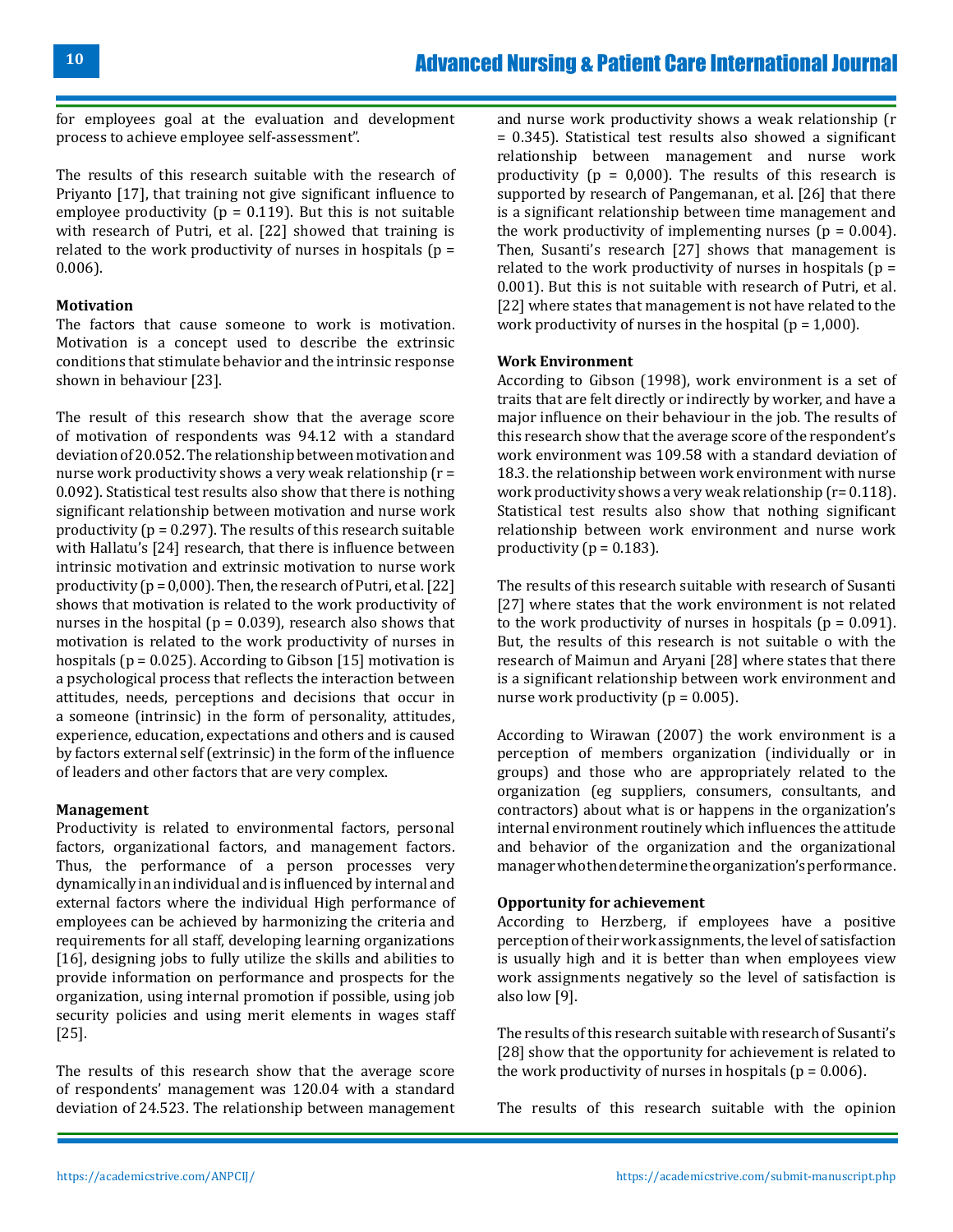of Sedamayanti [7], who states that if opportunities for achievement is open, will cause psychological encouragement to improve work productivity. Employees who work certainly expect an increase in self-potential, if there is an opportunity to present it will increase productivity.

### **Work Climate**

The results of this research suitable with the research of Putri, et al [22] show that work climate is related to the work productivity of nurses in hospitals ( $p = 0.012$ ). But it is not supported by Faiariadi's research [4] which shows there Fajariadi's research  $[4]$  which shows there is no significant relationship between work climate and work productivity ( $p = 0.382$ ).

Work climate is related with the environment that exists or is faced by humans who are in an organization that affects someone who is doing a job or job. Marquis and Huston who states that in an effort to empower nursing staff, organizational aspects needed were philosophical, organizational structure, responsibilities, cooperative or coordinating relationships, performance standards and nurse autonomy. If these aspects not good enough attention, it will create not condusive conditions [29].

#### **Income**

The income level is anything that employees receive as a reward for their work. Therefore, if employees have perception their salary as inadequate, their work performance, motivation and job satisfaction can drop dramatically [30]. If the level of income is adequate, it can create concentration of work and capabilities that can be used to increase productivity. The level of income is the level of income obtained by each individual as a reward who obtained from economic activities carried out by these individuals [30].

#### **Workload**

Workload is an effort to specify the components and target work volume in a time unit and output unit [14]. Marquish [32] define that the workload of nurses is all activities or activities carried out by a nurse while working in a nursing service unit. Work load is usually interpreted as patient days which refers to the number of procedures, examinations, visits (visite) to patients, injections and so on.

The result of this research show that the average score of respondents' workload was 57.2 with a standard deviation of 15.057. The relationship between workload and nurse work productivity shows a weak relationship  $(r = 0.378)$ . Statistical test results also showed a significant relationship between workload and nurse work productivity ( $p = 0.000$ ). The result of this research suitable with the research of Minarsi [6] who states that there is a relationship between nurses workload and nurse work of productivity.

Munandar [33] said that excessive workloads and too little workload it will be stressors. Workloads can be further distinguished in quantitative / excessive workloads, arising from tasks that are too much / too little given to the workforce to be completed within a certain period of time. Workload is excessive / too little qualitatively, i.e. if people are unable to perform a task or the task does not use the skills and / or potential of the workforce. In addition, excessive workload quantitative and qualitative workloads can lead the need to work for very many hours, which is an additional source of stress.

Gillies [34] states that to estimate the nurse's workload on a unit, managers must collect data about: the number of patients entering the unit every day / month / year, the condition or level of patient dependence, in that unit, on average patient care day, type of nursing action required by the patient, frequency of each nursing action needed by the patient, average time required to provide nursing action. Initially the number of patients was used as a reference to determine the nurse's workload. This method is very weak because it is not consider the patient's condition. Furthermore, developing based on disease diagnosis, even this method has not been able to describe the workload properly because it is not consider difference in age, sex, social background, personality and previous health status that affect the patient's response to the disease and its treatment [34].

#### **Work Ethos**

According to Damayanti [35], work ethos is all good habits based on ethics that must be carried out in the workplace. The work ethic in the organization includes motivations, main characteristics, basic spirit, work ethos and nurse work productivity (p= 0,000) basic thoughts, code of ethics, moral code, code of conduct, attitudes, aspirations, beliefs, principles and standards that become the basis for behavior and values adopted by human individuals in their organizations or social contexts.

The results of this research suitable with the opinion of Priyanto [36] that work ethos is an important part of human success, include in a limited work community, and in the wider social environment. With high work ethos the company or organization will be able to increase productivity as expected. Improving the work ethos in the organization is the duty and responsibility of all layers, especially leaders in fostering and guiding subordinates. so that they can work properly and correctly in accordance with their respective duties and functions. With a good work ethos it will create a conducive work atmosphere that will support the implementation of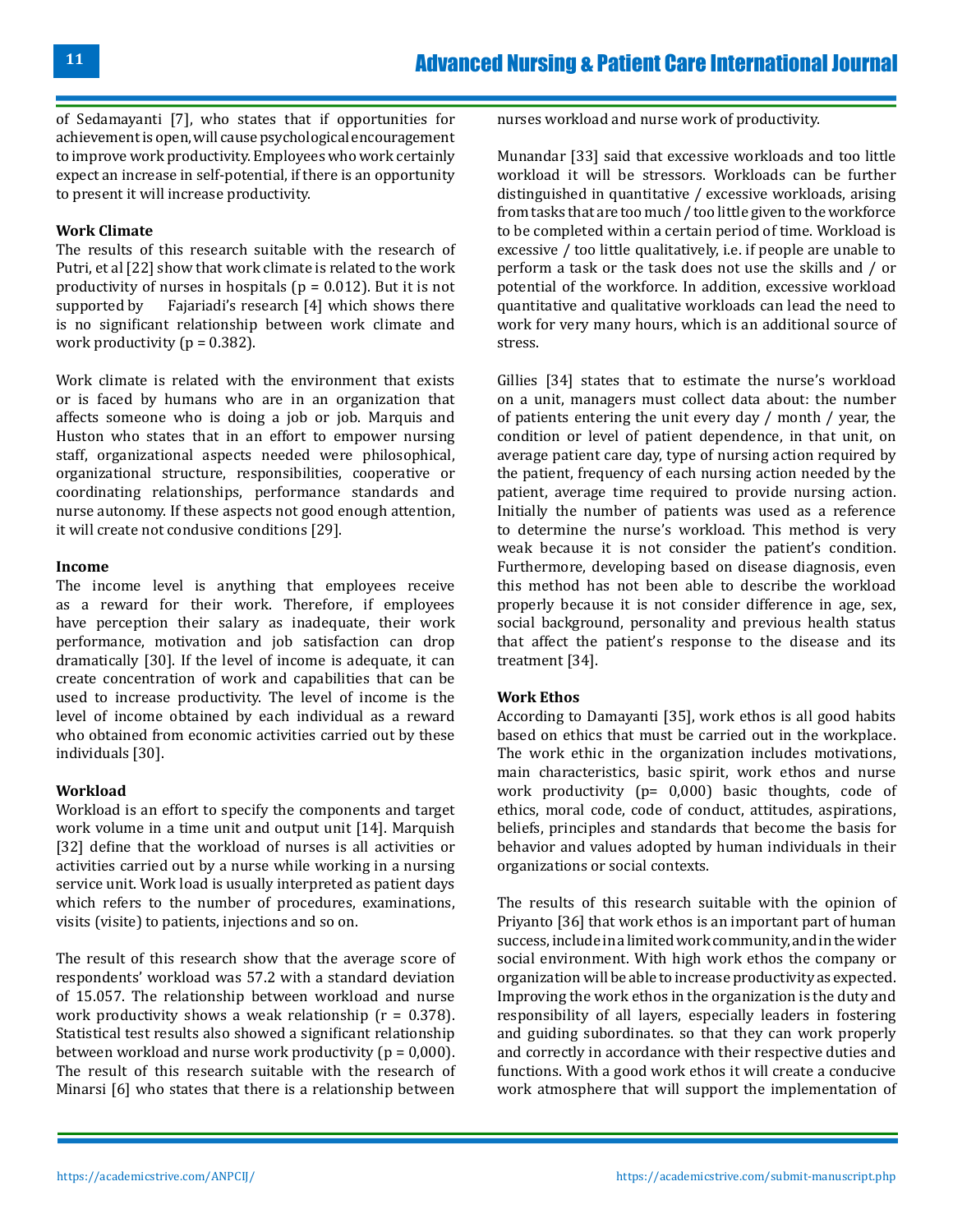good tasks and provide a high level of productivity.

### **Work Discipline**

According to Sastrohadiwiryo [37], work discipline can be defined as an attitude of respect, obedience to the applicable regulations, written and unwritten and able to carry it out and not avoid taking sanctions if it violates the duties and authority given to them.

The result of this research suitable with the research of Fajariadi [4] where show that there is nothing significant relationship between work discipline and work productivity  $(p = 0.005)$ .

The results of this research suitable with the opinion of Ilyas [16] who suggests that one of the decreases in company productivity is caused by the work behavior of employees who lack discipline, which is shown by the behavior of employees who often skip classes, fall asleep when working, or go home. Work discipline is one of the regulation (at school, in the office, military), obedience (adherence) [38].

### **Analysis the Factors who Affect Nurse Work**

Based on the result of the factor and rotation there are three factors who had formed. These three factors affect the work productivity of nurses in hospital inpatient rooms, namely work support factors, reward system factors, job demands, and individual characteristics.

#### **First Factor (Work Support Factor)**

The management variable has the highest factor loading value of 0.876 which indicates that management greatly influences the work productivity of nurses in the inpatient room of the hospital. The second biggest variable is motivation that has a factor loading value of 0.801. The third variable is the work environment with a factor loading value of 0.790. The fourth variable is the work climate with a factor loading value of 0.563. The fifth variable is work discipline with a factor loading value of 0.637.

#### **Second Factor (Reward System Factor)**

Opportunity for achievement variable has the highest factor loading value of 0.869 which indicates that the opportunity for achievement greatly affects the work productivity of nurses in hospital hospitalizations. The second largest variable is income which has a factor loading value of 0.798.

### **Third Factor (Job Demand Factor)**

Workload variable has the highest factor loading value of 0.885 which indicates that workload greatly affects the work productivity of nurses in hospital hospitalizations. The second largest variable is the work ethic with a factor loading value of 0.712 [39-44].

#### **Fourth Factor (Individual Characteristics Factor)**

The factor loading values of variables in individual characteristic factors is in the range of 0.48 to 0.90. The age variable has the highest factor loading value of 0.90, which indicates that age greatly affects the work productivity of nurses in hospital hospitalizations. The second largest variable is the length of work which has a factor loading value of 0.87. The third variable is education which has a factor loading value of 0.48.

The most influential factor to the work productivity of implementing nurse in the inpatient room of hospital Bengkulu is job demand factor. The OR value of the job demands factor is 2,280 (95% CI: 1,123-4,630), which means that the odds of respondents with low perceptions about work demand factors for doing low work productivity is 2,280 times the odds of nurses who have high perceptions about job demands factors. The leader of the room is expected to increase the variables contained in these factors, namely workload and work ethic [45-51].

# **Conclusion**

- 1. The average age of nurse is 35.68 years with a standard deviation of 4.956 years. The average length of education of nurses is 4.3 years with a standard deviation of 0.945 years. The average length of work of nurses is 10.86 years with a standard deviation of 4.345 years. The average duration of nurse training was 27.43 hours with a standard deviation of 117.251 hours. The average nurse motivation score was 94.12 with a standard deviation of 20.052. The average nurse management score is 120.04 with a standard deviation of 24.523.
- 2. The average score of the nurse work environment is 109.58 with a standard deviation of 18.3. The average score nurse opportunities for achievement is 43.75 with a standard deviation of 19.483. The average score of nurse work climate is 152.37 with a standard deviation of 24.701. The average nurse income score is 32.39 with a standard deviation of 11.701. The average score of nurse workload is 57.2 with a standard deviation of 15.057. The average score of nurse work ethos was 93.7 with a standard deviation of 16,140. The average score of nurse work discipline is 80.78 with a standard deviation of 13.728.
- 3. The average work productivity score of nurse is 184.13 with a standard deviation of 20.230.
- 4. There is nothing significant relationship between age and nurse work productivity ( $p = 0.290$ ), there is nothing significant relationship between education and nurse work productivity ( $p = 0.793$ ), there is nothing significant relationship between training and work productivity nurses ( $p = 0.577$ ), there is nothing significant relationship between length of working with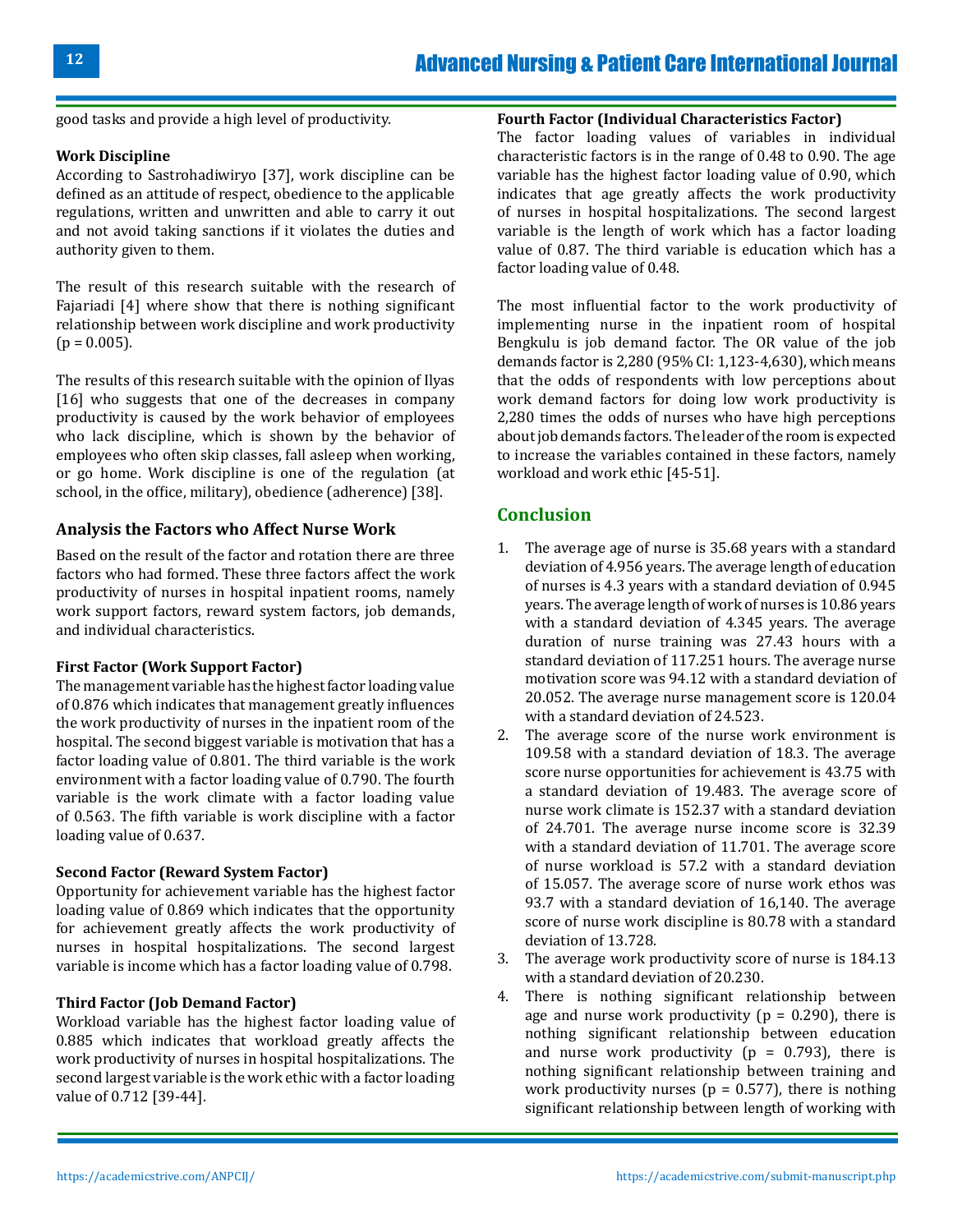nurse work productivity ( $p = 0.194$ ), there is nothing significant relationship between motivation and nurse work productivity ( $p = 0.297$ ), there is a significant relationship between management and nurse work productivity ( $p = 0.000$ ), there is nothing significant relationship between work environment and nurse work productivity ( $p = 0.183$ ), there is nothing significant relationship between opportunities for achievement and nurse work productivity ( $p = 0.156$ ), there is a significant relationship between work climate and nurse work productivity ( $p = 0.008$ ), there is nothing significant relationship between income and work productivity nurse ( $p = 0.142$ , there is a significant relationship between workload and nurse work productivity  $(p =$ 0,000), there is a significant relationship between work ethos and nurse work productivity ( $p = 0,000$ ), and there is a significant relationship between work discipline and nurse work productivity ( $p = 0.000$ ).

- 5. There are four factors who affect the work productivity of nurse in hospital in the inpatient rooms, namely: work support factors (37.72%), reward system factors (15.55%), job recruitment factors (12.32%), and individual character-factors (8.36%).
- 6. The most influential factor to the work productivity of implementing nurses in the inpatient room of hospital Bengkulu is job demand factor (OR = 2,280 (95% CI: 1,123-4,630)).

#### **It is recommended to the hospital Bengkulu:**

- a. The sector of nursing can be taken by the leader of the room to attend training on room management, work, workload, work ethos and work discipline in order to make changes and increase these variables in hospitalization, increase the work productivity of nurse in the inpatient room.
- b. The sector of nursing should improve the conditions of the most dominant factors who affecting nurse work productivity, namely the job demands consisting of workload variables and work ethos in order to increase the work productivity of implementing nurses, through workload measurement activities with direct observation and distributing nurses suitable with their workload each room. This is will give the motivation / spirit, directing and direct supervision to the inpatient room to improve the work ethos of implementing nurses.
- c. The sector of nursing should make the regulation that each leader of the room have to make arrangements and increase management activities in the inpatient room includes: planning, organizing, directing, and controlling, so as to increase the work productivity of nurses.
- d. Conduct an assessment of the work productivity of implementing nurses by incorporating aspects of the assessment in the nurse work productivity assessment questionnaire, which is integrated with aspects of

performance assessment at hospital Bengkulu.

#### **References**

- 1. Pohan IS (2003) Jaminan Mutu Pelayanan Kesehatan: Dasar-Dasar Pengertian. Kesaint Blanc, Bekasi.
- 2. [Nursalam \(2014\) Manajemen Keperawata: Aplikasi](http://perpus.stiehidayatullah.ac.id/file_ebook/Manajemen%20Keperawatan:%20Aplikasi%20dalam%20Praktik%20Keperawatan%20Profesional%20Edisi%204.pdf) [dalam Praktik Keperawatan Profesional. 4](http://perpus.stiehidayatullah.ac.id/file_ebook/Manajemen%20Keperawatan:%20Aplikasi%20dalam%20Praktik%20Keperawatan%20Profesional%20Edisi%204.pdf)th (Edn.), [Salemba Medika, Jakarta.](http://perpus.stiehidayatullah.ac.id/file_ebook/Manajemen%20Keperawatan:%20Aplikasi%20dalam%20Praktik%20Keperawatan%20Profesional%20Edisi%204.pdf)
- 3. Muliana VA (2016) Berobat ke Luar Negeri, Orang RI Habiskan Rp 18,2 Triliun. Liputan6.com, Jakarta.
- 4. Fajariadi D (2014) Analisis Etos Kerja, Iklim Kerja Dan Disiplin Kerja Terhadap Produktivitas Kerja Perawat Pelaksana di Rumah Sakit Jiwa Provinsi Sumatera Utara. Tesis. PSIK-FK USU.
- 5. Sutrisno E (2014) Manajemen Sumber Daya Manu-sia. 6th (Edn.), Kencana, Jakarta.
- 6. [Minarsi M \(2011\) Hubungan Beban Kerja Perawat](http://repo.unand.ac.id/217/)  [Dengan Produktivitas Kerja Perawat Di Irna Non Bedah](http://repo.unand.ac.id/217/) [\(Penyakit Dalam\) RSUP. Dr. M. Djamil Padang Tahun](http://repo.unand.ac.id/217/)  [2011. Fakultas Keperawatan Universitas Andalas.](http://repo.unand.ac.id/217/)
- 7. Sedarmayanti (2009) Sumber Daya Manusia dan Produktivitas Kerja. Catakan Pertama. Penerbit Mandar Maju, Bandung.
- 8. Simanjuntak PJ (1995) Peningkatan Produktivitas dan Mutu Pelayanan Sektor Pemerintah. Dewan Produktivitas Nasional, Jakarta.
- 9. Siagian SP (2000) Mangemen Sumber Daya Manu-sia. Cetakan 7, PT Bumi Aksara, Jakarta.
- 10. Hidayah M (2010) Hubungan Supervisi Kepala Ruangan dengan Kinerja Perawat Pelaksana di Ruang Rawat Inap Melati RSUD M Yunus Bengkulu. Poltekkes Kemenkes Bengkulu.
- 11. Hermansyah (2009) Hubungan Kondisi Kerja Dan Karakteristik Perawat Pelaksana Dengan Kinerja Perawat Pelaksana di RSUD Dr. M.Yunus Bengkulu. Risbinakes. Poltekkes Kemenkes Bengkulu.
- 12. Syafriani F (2011) Hubungan Tingkat Pendidikan dan Supervisi Kepala Ruangan Dalam penerapan Proses Keperawatan di Ruang Rawat Inap Seruni (B2) RSUD Dr. M. Yunus Bengkulu Tahun 2011.
- 13. Santoso S (2002) Buku Latihan SPSS : Statistik Multivariat. Penerbit PT Elex Media Komputindo, Jakarta.
- 14. Hasibuan SP (2003) Organisasi dan Motivasi; Dasar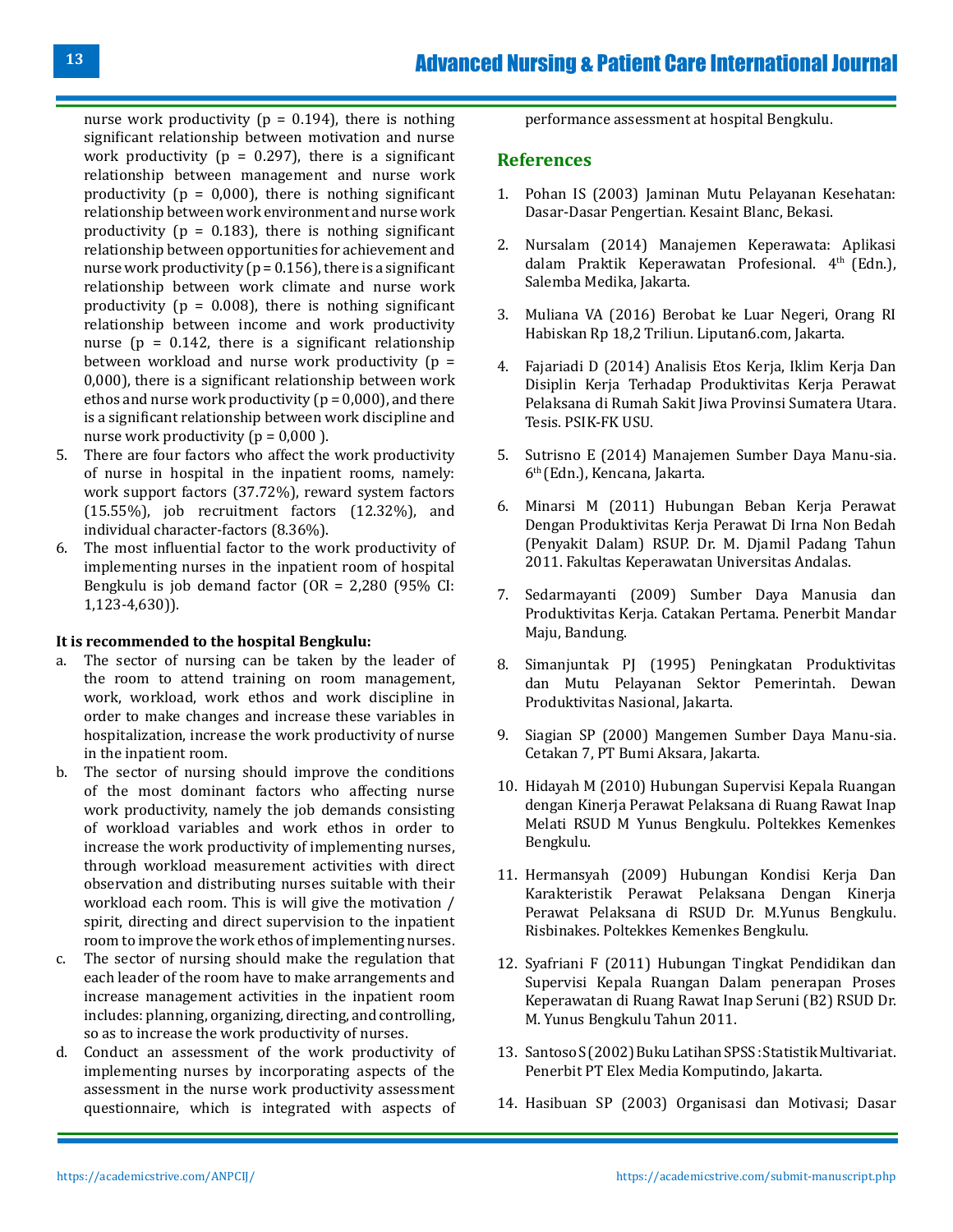Peningkatan Produktivitas. Bumi Aksara, Jakarta.

- 15. Gibson JL (2001) Perilaku Organisasi, Struktur dan Proses. Erlangga, Jakarta.
- 16. Ilyas Y (2001) Kinerja: Teori, Penilaian dan Penelitian. Pusat Kajian Ekonomi Kesehatan FKM UI, Depok.
- 17. Robbins SP (2001) Organizational Behavior : Consepts, Contoversies and Aplication. 3rd (Edn.), Prentice Hall, New Jersey.
- 18. Priyanto W (2014) Analisis Faktor-Faktor Yang Mempengaruhi Produktivitas Kerja Kar-yawan (Studi Kasus Pada Bagian Distri-busi Perusahaan Daerah Air Minum (PDAM) Kabupaten Banyuwangi). Fakultas Ekonomi Dan Bisnis Universitas Brawijaya, Malang.
- 19. Notoatmodjo S (2005) Metodologi Penelitian Kesehatan, Penerbit Rineka Cip-ta, Jakarta.
- 20. Erik S (2006) Pelatihan dan Pengembangan Tena-ga Kerja, diperoleh dari.
- 21. Rivai V, Basri M, Fawzi A (2005) Performance Appraisal, Sistem yang Tepat untuk Menilai Kinerja Karyawan dan Meningkatkan Daya Saing Perusahaan. PT Raja Grafindo Pesada, Jakarta.
- 22. [Putri DM, Destriatania S, Mutahar R \(2014\) Ana-lisis](https://repository.unsri.ac.id/14359/1/4..pdf) [Faktor-Faktor Yang Mempengaruhi Produktivitas Kerja](https://repository.unsri.ac.id/14359/1/4..pdf) [Perawat di RS Bha-yangkara Palembang Tahun 2014.](https://repository.unsri.ac.id/14359/1/4..pdf) [Journal Ilmu Kesehatan Masyarakat 5\(3\): 183-191.](https://repository.unsri.ac.id/14359/1/4..pdf)
- 23. Swansburg RC (1999) Pengantar kepemimpinan dan mnajemen keperawatan Untuk perawatan klinis. EGC, Jakarta.
- 24. Hallatu LP (2015) Pengaruh Motivasi Instrinsik dan Motivasi Ekstrinsik Terhadap Produk- tivitas Kerja Perawat Tetap Ruang Rawat Inap Di Rumah Sakit X. PSIAN FISIP UI.
- 25. Wibowo (2007) Manajemen Kinerja. PT. Raja Grafindo Persada, Jakarta.
- 26. [Pangemanan E, Robot F, Hamel R \(2014\) Hub-ungan](https://ejournal.unsrat.ac.id/index.php/jkp/article/view/5161) [Manajemen Waktu Dengan Produk-tivitas Kerja Perawat](https://ejournal.unsrat.ac.id/index.php/jkp/article/view/5161) [Pelaksana Di Irina A RSUP Prof. Dr. R. D. Kandou Manado.](https://ejournal.unsrat.ac.id/index.php/jkp/article/view/5161) [Journal Keperawatan 2\(2\).](https://ejournal.unsrat.ac.id/index.php/jkp/article/view/5161)
- 27. Susanti FE (2014) Faktor-Faktor Yang Berhub-ungan Dengan Produktivitas Kerja Perawat Pelaksana Di Ruang Rawat Inap Rumah Sakit Umum Daerah (RSUD) Cibinong tahun 2014. PSKM FKIK-UIN Syarif Hidayatullah Jakarta.
- 28. Maimun N, dan Aryani F (2015) Hubungan Faktor Motivasi Kerja Terhadap Produk-tivitas Kerja Perawat Ruang Rawat Inap di Rumah Sakit Umum Daerah (RSUD) Petala Bumi Pekanbaru. Stikes Hang-tuah, Pekanbaru.
- 29. Setiadi (2009) Analisis Hubungan Antara Iklim Ker-ja, Etos Kerja Dan Disiplin Kerja Dengan Produktivitas Kerja Perawat Pelaksana Non Militer di RSAL dr. Ramelan Surabaya. Universitas Indonesia, Tesis, Depok.
- 30. Wahyuningtyas N (2003) Pengaruh Lingkungan Kerja dan Kepuasaan Kompensasi Ter-hadap Kinerja Karyawan. Uni-versitas Diponegoro, Semarang.
- 31. [Carnadi A \(2010\) Faktor-faktor Yang Berhubungan](https://repository.uinjkt.ac.id/dspace/bitstream/123456789/25556/1/FITRIA%20ARYANI%20SUSANTI%20-%20fkik.pdf)  [Dengan Produktivitas Kerja Perawat di Global Awal Bros](https://repository.uinjkt.ac.id/dspace/bitstream/123456789/25556/1/FITRIA%20ARYANI%20SUSANTI%20-%20fkik.pdf) [Hospital Bekasi tahun 2010. Depok : FKM UI, Skripsi.](https://repository.uinjkt.ac.id/dspace/bitstream/123456789/25556/1/FITRIA%20ARYANI%20SUSANTI%20-%20fkik.pdf)
- 32. Marquis BL (2000) Leadership role and manage-ment functions in nursing: theory and application.  $3<sup>rd</sup>$  (Edn.), Lippincott, Philadelphia.
- 33. Munandar AS (2008) Psikologi Industri dan Or-ganisasi. UI-Press, Jakarta.
- 34. Gillies DA (1996) Manajemen Keperawatan: Suatu pendekatan sistem, W.B. Philadelphia.
- 35. Damayanti (2008) Faktor Penghambat Produktivitas Kerja.
- 36. Priyanto S (2000) Cara Meningkatkan Etos Kerja dan Motivasi Kerja.
- 37. Sastrohadiwiryo (2002) Manajemen Tenaga Kerja. Penerbit Sinar Baru, Bandung.
- 38. Depdiknas (2002) Kamus Besar Bahasa Indonesia. Balai Pustaka, Jakarta.
- 39. Priyatno D (2009) Mandiri Belajar SPSS (Statistical Product and Service Solution) Untuk Ana- lisis Data dan Uji Statistik. Bagi Mahasiswa dan Umum. Penerbit Media Kom, Yogyakarta.
- 40. As ad M (1987) Psikologi Industri. Edisi Ketiga, Liberty, Yogyakarta.
- 41. Atmoseputro K (2001) Produktivitas Aktualisasi Budaya Perusahaan. PT. Gramedia, Jakarta.
- 42. Budiono S, Naisa R, dan Purwanto (2003) Bunga Rampai Hiperkes. Universitas Diponegoro, Semarang.
- 43. Hamid Hakam, Purwanto (2003) Membangun Profesional Muhammadiyah. Muhammadiyah dan UAD Press, Ogyakarta.